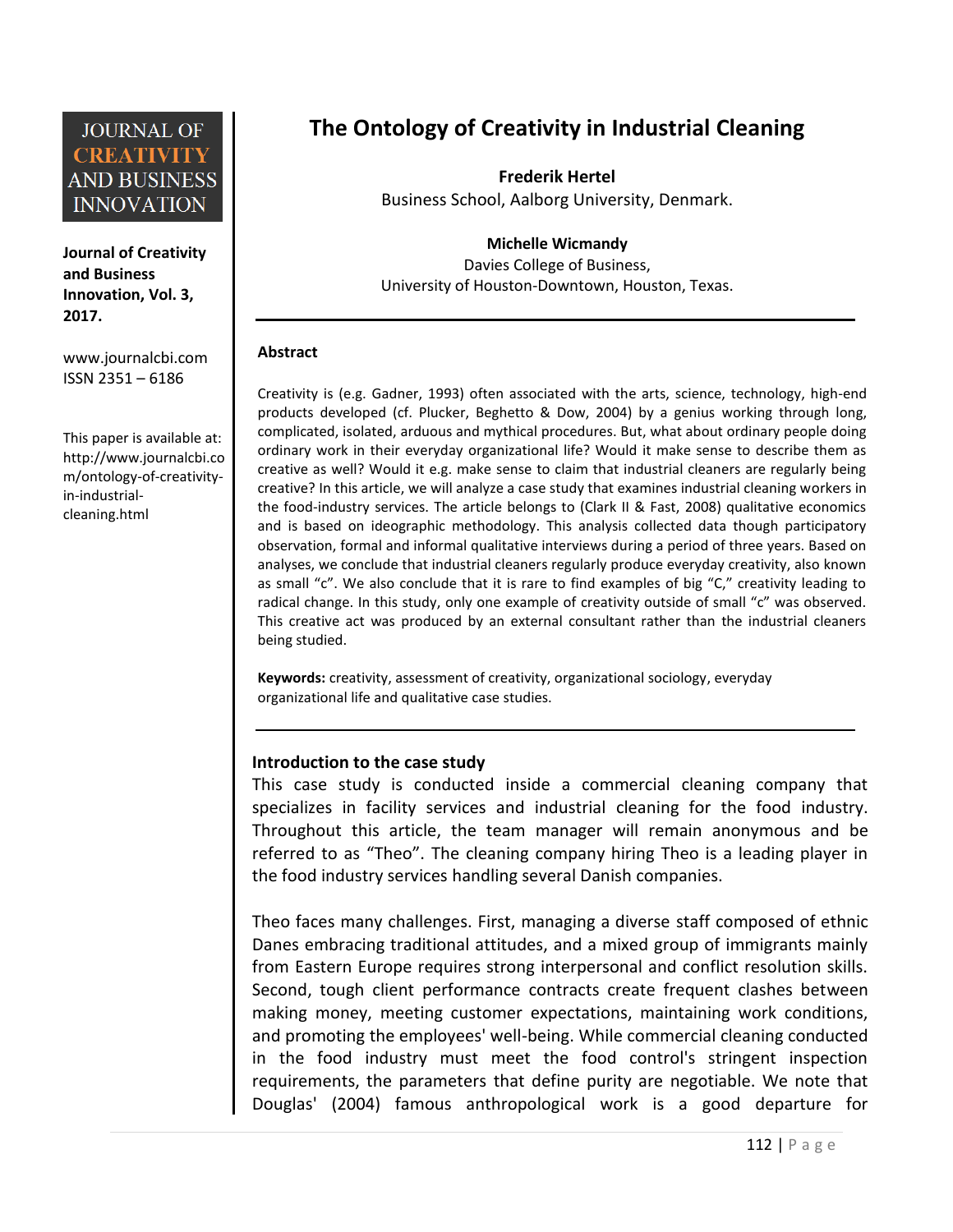**Journal of Creativity and Business Innovation, Vol. 3, 2017.**

[www.journalcbi.com](http://www.journalcbi.com/) ISSN 2351 – 6186

This paper is available at: [http://www.journalcbi.co](http://www.journalcbi.com/ideation-using-analogies.html) [m/ontology-of-creativity](http://www.journalcbi.com/ideation-using-analogies.html)[in-industrial](http://www.journalcbi.com/ideation-using-analogies.html)[cleaning.html](http://www.journalcbi.com/ideation-using-analogies.html)

distinguishing between purity and impurity.

Theo acknowledges the turbulent work environment due to the interplay between e.g. the financial crises, global competition, job outsourcing, population shifts, and more. These challenges will continue facing top-management and demand organizational change. This actualizes Kirkeby's (2009) description of a leader as someone operating in a warlike situation that forces the person to handle conflicting demands, interests, and expectations. According to Benson (1977), such contradictions can be seen as the catalyst for organizational development such that order surfaces from disorder and form out of chaos as it did in the creation of the universe (May, 1975). This could be a reason why Theo avoids establishing organizational harmony or handling internal conflicts. It is the ability to endure the tension involved in holding these possibilities and consider diverse outcomes (May, 1975). He leverages internal and external organizational conflicts, paradoxes, contradictions and disharmonies to benefit his own conflict anxiety.

Theo recognizes that he leads an organization in disarray where today's Achilles heel could be an answer for tomorrow's challenges. One of the consequences of the cross-pressure previously described, is e.g. to develop new or improved ways to avoid overtime, reduce labor time, clean additional areas outside the daily routine, and meet performance contract requirements. Since any extra time accumulated seems to vanish, Theo and his team constantly search for new time-saving methods, techniques and procedures. This constant search for new time-saving methods, techniques and procedures will be analyzed to determine whether industrial cleaners are exercising creativity in their everyday work. The case study will address the question: Can ordinary people performing ordinary work in their everyday organizational life be considered creative?

The interviews and observations will drive what we learned about ordinary people using creativity in their everyday work life. To present these findings, the remainder of this paper will be organized as follows: first, we will introduce the topic of creativity in everyday organizational life. Next, we will define the terms creativity, divergent thinking and convergent thinking that are often used when discussing creative acts. Afterwards, we will analyze everyday work and distinguish creative from non-creative acts and those that represent radical change. The ontology of everyday creativity in industrial cleaning follows. Finally, we conclude our findings.

### **What's creativity in everyday organizational life?**

The key argument addressed is that industrial cleaners must apply creativity to fulfill their everyday tasks. We could also, as indicated by Strand (2011), state that the industrial cleaners' creativity involves completing the cleaning job while developing self-creation and self-identity in the process. Although workers need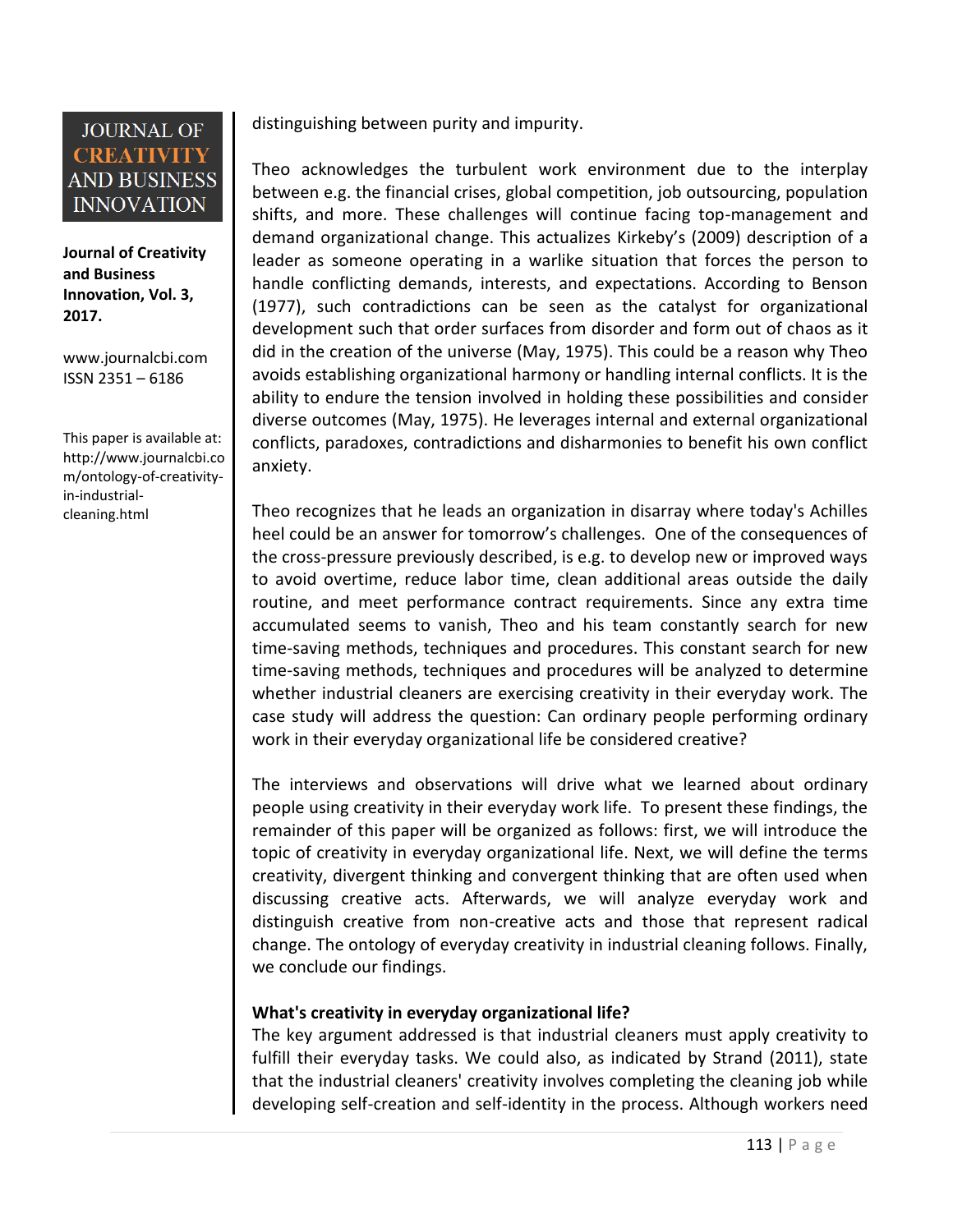#### **Journal of Creativity and Business Innovation, Vol. 3, 2017.**

[www.journalcbi.com](http://www.journalcbi.com/) ISSN 2351 – 6186

This paper is available at: [http://www.journalcbi.co](http://www.journalcbi.com/ideation-using-analogies.html) [m/ontology-of-creativity](http://www.journalcbi.com/ideation-using-analogies.html)[in-industrial](http://www.journalcbi.com/ideation-using-analogies.html)[cleaning.html](http://www.journalcbi.com/ideation-using-analogies.html)

to be viewed as creative, we will also argue that this study seldom identifies exceptional or radical cases of creativity, referred to as big "C". Instead, we observed (cf. Csikszentmihalyi in Richards, 2007, p. xi) small "c" – everyday creativity produced by ordinary people during everyday work. This delineation will be explained later in the discussion section.

### **Creativity defined**

Many definitions for creativity exist. One of the most succinct definitions is found in Webster's dictionary which claims creativity is the process of making, of bringing into being. Meanwhile, Bruner (1979, p. 30) provides one of the most aesthetic and elegant definitions, stating that creativity is "effective surprise – the production of novelty", which is comparable to Schutz's (2005) description of the "shock" factor. To illustrate, rhetoric tropes using metaphorical clashes between distinct knowledge paradigms often produce surprise or shock. Lakoff & Johnson (1980) describe this as applying a source domain for understanding a target domain. For example (cf. Morgan, 1980), Herbert Spencer in 1873 applied the concept of organization from biology to understand social entireties. In turn, this created the foundation for organizational studies. However, in this paper, we will understand creativity as a phenomenon creating an effective surprise or shock that moves someone from one meaning, or understanding of reality, to another dimension.

The simplest way to deal with creativity is within the dialectics between different kinds of oppositions e.g. such as modus operandi versus opus operatum. While modus operandi focuses on someone conducting a creative process, opus operatum focuses on cleaning as a creative product. In this way, Plucker, Beghetto and Dow (2004, p. 90) define creativity as: "the interaction among aptitude, process, and environment by which an individual or group produce a perceptible product that is both novel and useful as defined within a social context". But while trying to make Plucker, Beghetto and Dow's definition of creativity fit industrial cleaning it is clear, that a concept for the product of cleaning is needed. One could name the product of cleaning as cleanliness, or the state of being clean, and not refer to the obsession of cleaning.

Parameters distinguishing clean from unclean conditions would be useful to determine cleanliness. Yet, it may be difficult to develop a method for evaluating cleanliness as novel or original. Being unable to evaluate cleanliness in terms of novelty and originality makes it difficult to evaluate cleanliness as a product. Therefore, our approach will change from focusing on cleaning as a product to focusing on cleaning as an ongoing process involving an interplay between creative and uncreative, or non-creative acts, or a negation of everyday creativity. Non-creative acts can be either necessary routines, methods or means for conducting e.g. industrial cleaning or counter-creative acts that starve the industrial cleaner's creativity. While industrial cleaners must perform non-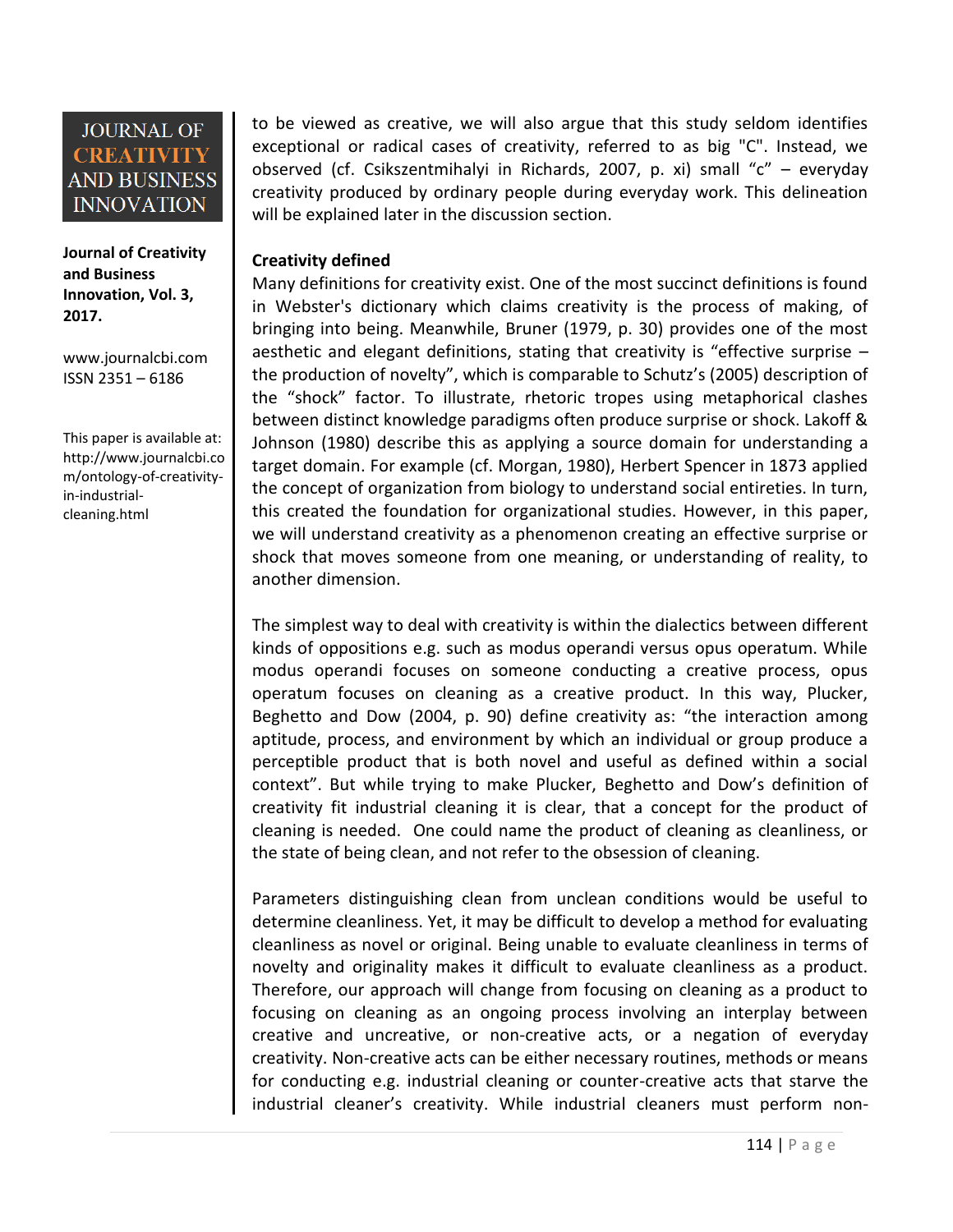**Journal of Creativity and Business Innovation, Vol. 3, 2017.**

[www.journalcbi.com](http://www.journalcbi.com/) ISSN 2351 – 6186

This paper is available at: [http://www.journalcbi.co](http://www.journalcbi.com/ideation-using-analogies.html) [m/ontology-of-creativity](http://www.journalcbi.com/ideation-using-analogies.html)[in-industrial](http://www.journalcbi.com/ideation-using-analogies.html)[cleaning.html](http://www.journalcbi.com/ideation-using-analogies.html)

creative acts, they should learn to avoid counter-creative acts and exercise creative acts when necessary.

### **Convergent v. divergent thinking**

This paper will focus on modus operandi as an opportunity to evaluate creativity in industrial cleaning and other types of everyday work. While focusing on problem solving, Kaufman & Sternberg (2010) create a widely-applied distinction between convergent and divergent thinking. Convergent thinking involves solving problems with a fixed or single answer. Meanwhile, divergent thinking requires facing open problems with non-linear answers. Since industrial cleaners in the food industry deal with complex problems with multiple solutions – creativity must involve divergent thinking.

Research in creativity often tests people's ability to conduct divergent thinking which includes categories such as: fluency, flexibility, originality and elaboration of ideas. While this is useful for many studies, we agree with Runco (2008) who claims that divergent thinking is not identical to creativity. As May (1975) explains, a person may be considered creative, but creativity can only be seen in the act. The creative person tends to get joy when encountering a new task or disorderly environment and forming it into order "closer to the heart's desire". We also agree with Baer (2008 & 2011) who claims the traditional way of testing divergent thinking (e.g. Torrance, Ball & Safter, 2008 & Torrance, 2008) tells little about a person's creativity while Mumford (2003, p. 108) states that creativity requires a multi-method perspective. In other words, talent can probably be measured but the person chooses whether or not to use it. From these, divergent thinking concepts will be incorporated whenever relevant.

To analyze this case, we will reference Barron's (1969) concepts of novelty and originality. Non-creativity will be the key concept used to identify creativity where creativity requires something both original and novel. Thus, work that is novel does not make it original and identifying work as original does not make it novel. Determining whether something is original and novel depends on the effect creativity has on the observer. Shock is a useful concept (cf. Schutz, 2005, p. 111) that changes a perspective e.g. created by a painting. One experiences a comparable shock when encountering a novel and original experience. We see something new, and a feeling of gratification accompanies the breakthrough (May, 1975). This also means creativity (cf. Richards, 2007) can be communicated to others. Hence, the social aspect is important, too, since others must comprehend something as novel and original, and thereby creative.

Divergent thinking as a concept creates challenging methodological problems. Baer (2008, 2011) shows that applying divergent thinking to analyze creativity might produce a context-independent understanding of creativity. Mumford (2003, p. 118) stresses that different forms of creativity may exist in different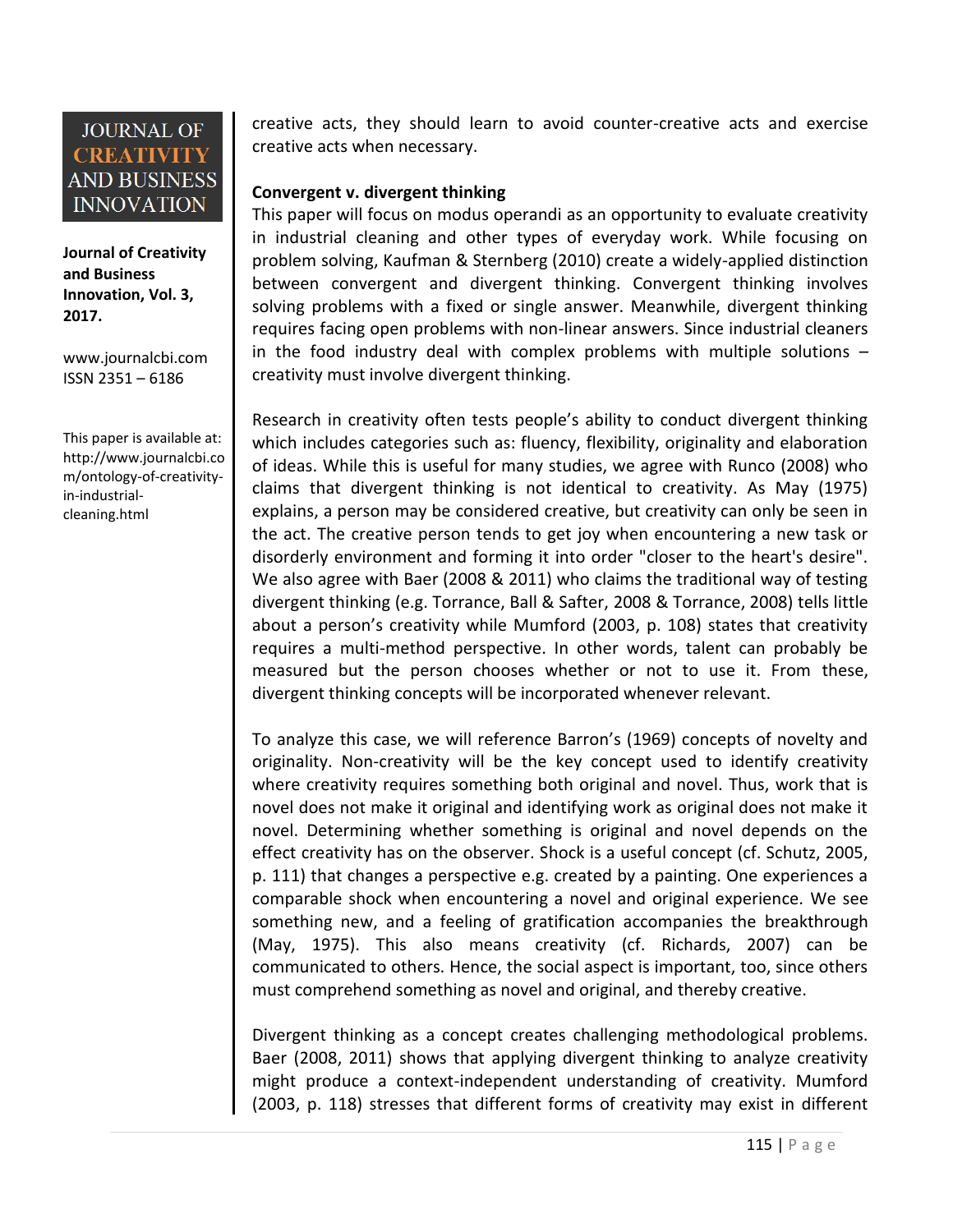**Journal of Creativity and Business Innovation, Vol. 3, 2017.**

[www.journalcbi.com](http://www.journalcbi.com/) ISSN 2351 – 6186

This paper is available at: [http://www.journalcbi.co](http://www.journalcbi.com/ideation-using-analogies.html) [m/ontology-of-creativity](http://www.journalcbi.com/ideation-using-analogies.html)[in-industrial](http://www.journalcbi.com/ideation-using-analogies.html)[cleaning.html](http://www.journalcbi.com/ideation-using-analogies.html)

domains. In other words, we must be aware of the context to comprehend creativity in everyday life. In this case, the context is everyday cleaning within the food industry and the purpose is to determine whether industrial cleaners are creative. Richards (2007, p. 7), Silvia, Beaty, Nusbaum, Eddington, Levin-Aspenson, & Kwapil (2014), Tangaard (2013, 2015) and May (1975) offer an understanding of everyday creativity useful in this context since it explains that all human beings are creative. Richards (2007) claimed that creativity is connected to human survival and the expression of people actualizing themselves. Creativity is not only produced by special people such as genius but also everyday people who expand consciousness. Richards (2007), Tangaard (2013) and May (1975) explain that creativity can be perceived as new ways of thinking, experiencing the environment and ourselves. It is the total capacity of the person to experience his environment in an ongoing forming and reforming of his environment to find and constitute meaning. Creativity is thus involved in our every experience as we try to make meaning in our self-environment relationship (May, 1975).

An interesting example of everyday creativity is found in McCabe & de Waal Malefyt's (2015) anthropological studies of American middle-class mother's home-cooking. McCabe & de Waal Malefyt state that instead of reading creativity backwards from a creative product and backwards to the creation, we need to start reading creativity forwards. In this context, it means recognizing industrial cleaning as an improvising act that blends the cleaner's perception of the factory scene, evaluating the cleaning needs and generating novel and original ideas for the cleaning processes to meet deadlines, satisfy quality standards while reducing time consumption.

An important aspect of everyday creativity is the implicit learning and socialization process involved in daily work. This learning process enables workers to not only reflect on everyday work but also surpass their immediate perception of tasks, means and "normal" cleaning schedules, which can easily block the "creativity of the spirit", causing one to become counter-creative. In essence, the workers' environment is highly mechanized that requires uniformity, predictability, and orderliness. When we are too rigid or adhere to previous conclusions, we never allow new insights into our consciousness or gain awareness of the knowledge that exists within us on another level (May, 1975). So while developing their everyday practice, the workers are, cf. Tanggard (2013, p. 23), often unaware of their creativity. Taking time to reflect is necessary to identify and break the limiting perceptions and replace these with creative acts that decrease time consumption. Hausman (1979) describes it as a transformative act and we follow in Hausman's footsteps while claiming that the worker "constitutes his target as he discovers how to aim at it" (Hausman, 1979, p. 245). Together, the worker's learning and socialization process do not haphazardly develop (cf. Dreyfus & Dreyfus, 1988) from starting as a novice to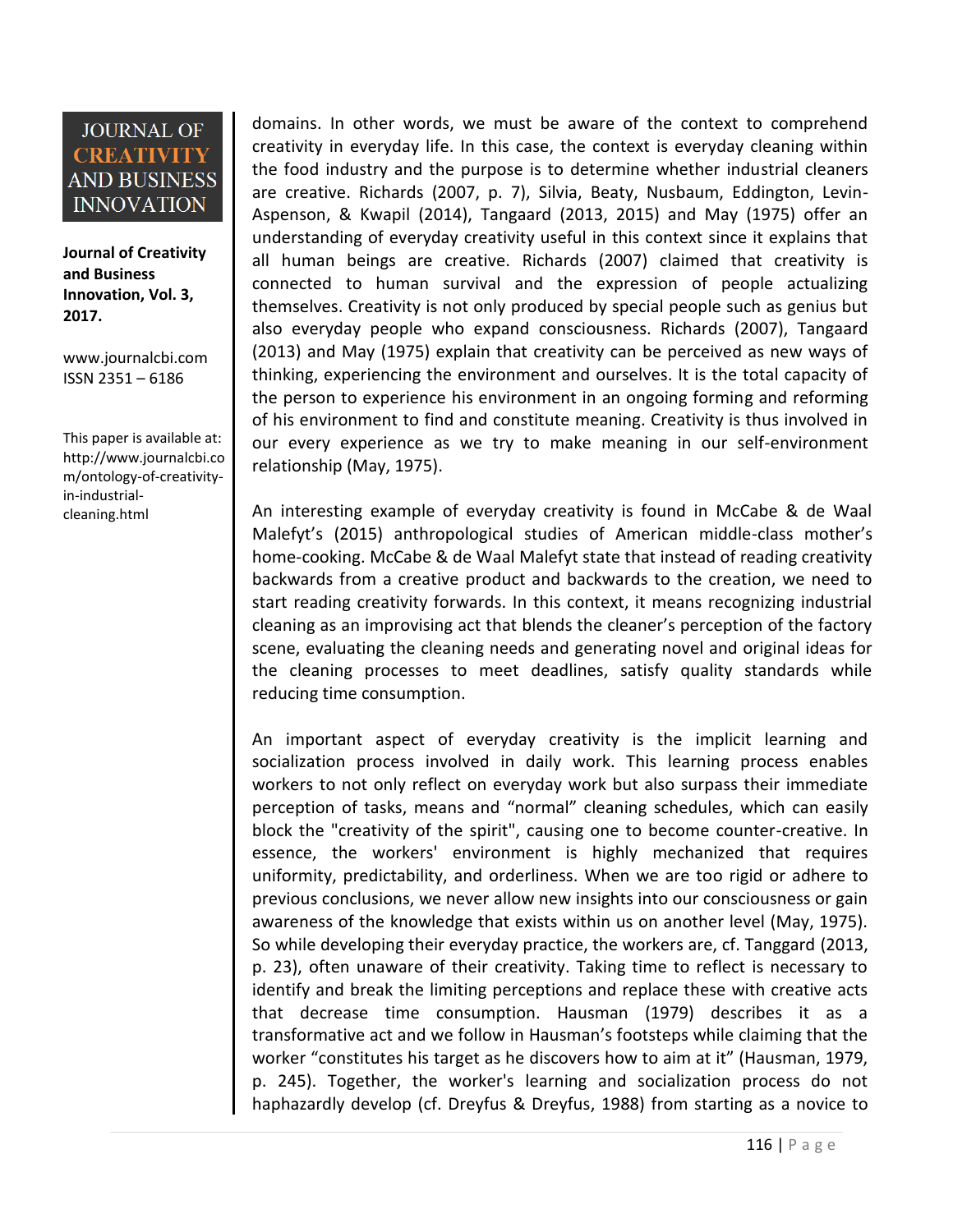**Journal of Creativity and Business Innovation, Vol. 3, 2017.**

[www.journalcbi.com](http://www.journalcbi.com/) ISSN 2351 – 6186

This paper is available at: [http://www.journalcbi.co](http://www.journalcbi.com/ideation-using-analogies.html) [m/ontology-of-creativity](http://www.journalcbi.com/ideation-using-analogies.html)[in-industrial](http://www.journalcbi.com/ideation-using-analogies.html)[cleaning.html](http://www.journalcbi.com/ideation-using-analogies.html)

finishing as a cleaning expert. Yet, the manager is unsatisfied with workers becoming experts. As experts, they become incapable of reducing time consumption. In his opinion, the experts seem unable to "…figuring out how to use what you already know in order to go beyond what you currently think" (Bruner, 1983, p. 183). While these learned techniques ought to serve as an extension of consciousness, they can just as easily serve as protection from developing awareness (May, 1975). Theo's intentions can be described as an attempt to help the workers develop the right perception of the (Goffman, 1974) framework in industrial cleaning. This clearly indicates that industrial cleaners never start from scratch and that a constructivist approach to learning, including learning by expansion as developed by Engeström (2001) and Bateson's (2000) categories of learning, could be a road to understand the development of creativity in this specific context.

#### **Research Methodology**

We use industrial cleaning services for the food industry as the context to explore whether ordinary people performing ordinary work in their everyday organizational life can be considered creative using a qualitative research design combining different research methods. The core QUAL component uses participatory observation to drive the research study. Since combination of water under high pressure, slippery floors and heavy sharp knives creates a challenging and dangerous work environment, supplemental informal and formal semi-structured qualitative interviews were conducted simultaneously to obtain data at different levels of analysis and expand the perspective of the core component (Creswell, 2012; Morse & Niehaus, 2009).

We used typical case sampling procedures to generate our research sample of workers who represented the group's norm (Bloomberg & Volpe, 2012). The participants included both the cleaning services manager and his crewmembers, each possessing between 1 and 10 years of experience in the industry. The participants studied remained the same during both research methodologies.

During a period of three years, we collected data through both participatory observation and 10 formal interviews and a countless number of informal qualitative interviews that occurred both in the workers' natural setting, the factory as well as at the university.

Participatory observation, the core component, allowed us the opportunity to observe the workers' behavior both individually and collectively in their natural work environment (Creswell, 2012). This technique enabled us to explore the workers' cleaning methods, gain an understanding of their everyday cleaning rituals, and watch the workers exchange verbal communication and nonverbal gestures (Easterby-Smith, Thorpe, & Jackson, 2012). From this, interesting findings emerged and evidence was gathered. This information along with our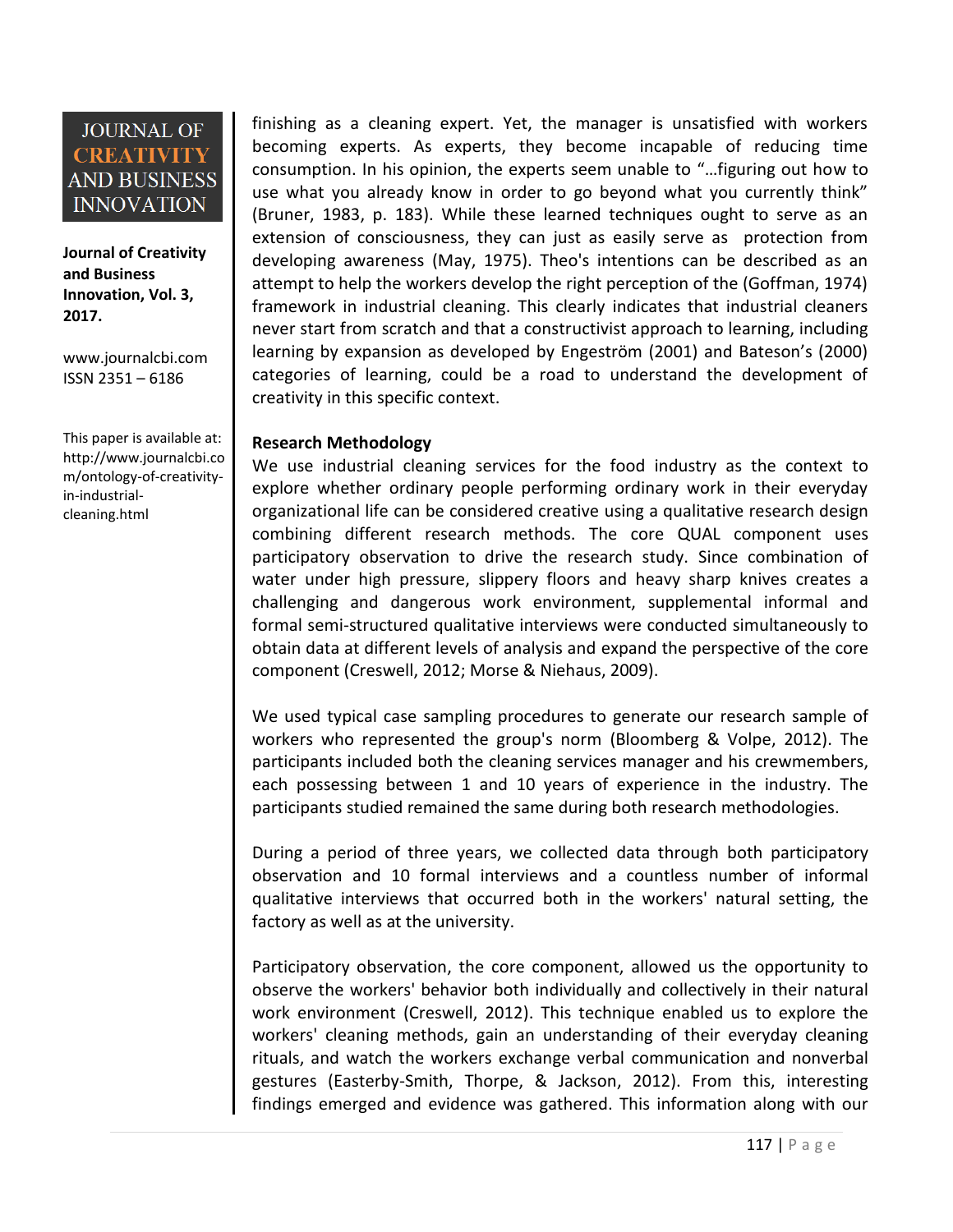**Journal of Creativity and Business Innovation, Vol. 3, 2017.**

[www.journalcbi.com](http://www.journalcbi.com/) ISSN 2351 – 6186

This paper is available at: [http://www.journalcbi.co](http://www.journalcbi.com/ideation-using-analogies.html) [m/ontology-of-creativity](http://www.journalcbi.com/ideation-using-analogies.html)[in-industrial](http://www.journalcbi.com/ideation-using-analogies.html)[cleaning.html](http://www.journalcbi.com/ideation-using-analogies.html)

reflections, setting details, time of day, workers health and attitude were recorded in field notes and verified with several associates to confirm our story (Creswell, 2012).

Meanwhile, we conducted semi-structured qualitative interviews (Kvale & Brinkman, 2009) that were organized into 6 themes. After introducing these themes, interviewees were invited to discuss their experiences related to each theme. Whenever needed, we probed with open-ended questions to gain an indepth understanding of the worker's cleaning approach and improvised cleaning techniques first-hand (Easterby-Smith, Thorpe, & Jackson, 2012). In addition, we occasionally asked closed questions (Kvale & Brinkman, 2009) to verify our interpretation of the interviewees' explanations. During interviews, the interviewee among other things provided personal data such as industry experience, techniques for reducing time consumption, and overcoming obstacles in his everyday cleaning routine. Interviews followed the guidelines produced by Kvale & Brinkman (2009) to ensure quality and yield a deeper understanding of interviewee´s life-world. The interviews ranged from 2 to 2.5 hours and were recorded and transcribed. The interviews were analyzed and content was divided into various themes.

### **Analysis of everyday work**

In this paper, we will analyze a case study to demonstrate, that everyday organizational life of industrial cleaning workers in the food industry creates a demand for creativity. One basic assumption is that workers doing industrial cleaning need to develop a certain view, perspective or approach towards the cleaning process to decrease the time consumption and obtain the right quality of cleaning.

Industrial cleaning encircles by two opposing (cf. Gennep, 1999 & Turner, 1995) rituals. The first ritual starts when the factory workers separate the machines, end the day and pass the factory gate. From this moment until dawn, the factory symbolically belongs to Theo and his cleaning crew. During this period, the workers clean all surfaces, knives, and machines and then return each to their proper place before starting the morning ritual. To some extent, washing the dishes can be used as a metaphor to explain industrial cleaning. First, plates are submersed in water, afterwards soap (chemistry) is applied, and then the plates are rinsed. In the fourth stage, applying disinfectant separates industrial cleaning from simply washing the dishes. Theo describes industrial cleaning as a matter of removing visible and invisible dirt as fast as possible. Not only must everything be visibly clean, but at the invisible level, the cleaning team must ensure bacteriological levels register below regulatory limits, and in some cases, by the retailers buying the food products. Each staff member is responsible for controlling and producing high quality work. During the night, Theo is busy cleaning, managing his team and controlling the quality of cleaning. In case a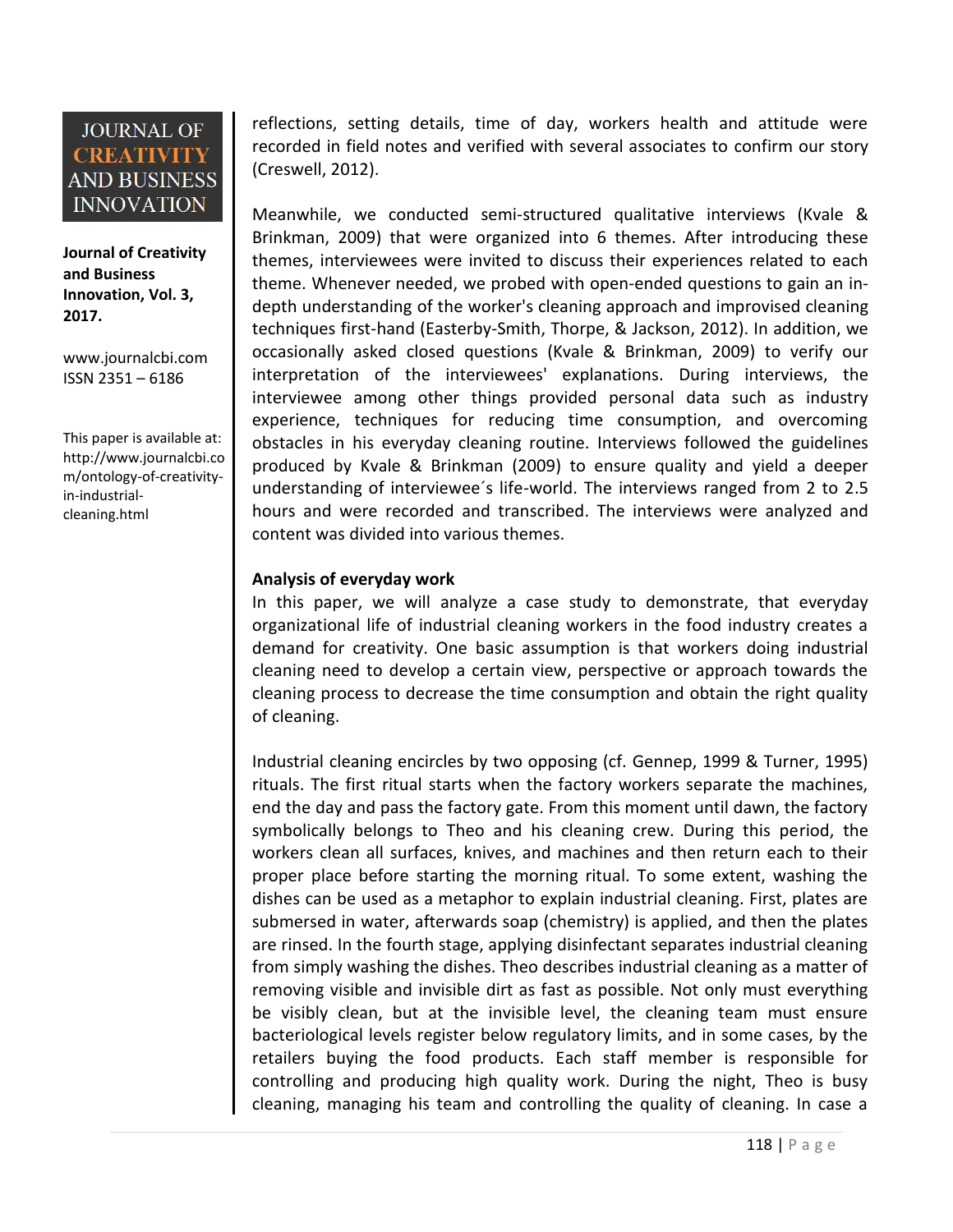**Journal of Creativity and Business Innovation, Vol. 3, 2017.**

[www.journalcbi.com](http://www.journalcbi.com/) ISSN 2351 – 6186

This paper is available at: [http://www.journalcbi.co](http://www.journalcbi.com/ideation-using-analogies.html) [m/ontology-of-creativity](http://www.journalcbi.com/ideation-using-analogies.html)[in-industrial](http://www.journalcbi.com/ideation-using-analogies.html)[cleaning.html](http://www.journalcbi.com/ideation-using-analogies.html)

team member is ill, Theo will either serve as the substitute or convince a team member to do overtime. The second ritual begins in the morning. Theo and factory officials - managers, laboratory technicians and sometimes workers conduct a one-hour inspection to determine whether cleaning passes and which areas can be symbolically returned to the factory and production team. In case e.g. the knives, machine parts, kitchen area etc. are unclean, Theo will make immediate improvements. If we evaluate industrial cleaning in terms of creativity when the factory is symbolically returned, we will be evaluating the results of industrial cleaning. Testing e.g. a smart watch, car or a chair in terms of creativity would make perfect sense. But, we cannot make sense of evaluating the result of industrial cleaning in terms of creativity involving the following stages: fluency, flexibility, originality and elaboration of ideas. Industrial cleaning as a product is useful but it is difficult to describe as novel or original. Exploring industrial cleaning as creative requires focusing on the processes occurring during the two rituals previously described. Industrial cleaning will be a matter of repeating the routines or acts involving the aforementioned four cleaning stages. But in this context, will repeating habitual routines or programmed mental schemes produce what Theo symbolically describes as "north sides"? The "north side" is just a metaphor for a blind spot and thereby a surface, area or an item, that the cleaner overlooked and cleaned improperly. Completely avoiding blind spots may be impossible, but eliminating fixed cleaning schemes may reduce repeat blind spots. Uncovering blind spots involves changing cleaning techniques, strategies and methods. Thus, the cleaner must exercise active listening and be aware of the breakthrough when it occurs (May, 1975). When this is done successfully, we describe the processes of industrial cleaning as being creative since the processes can be considered novel, original and useful.

### **Creative and non-creative acts**

We agree with Hausman (1979) that everything cannot be considered creative. We, therefore, create a distinction between two differing approaches towards industrial cleaning. The first approach involves the worker reproducing a cleaning scheme consisting of fixed routines. In the second approach, we notice e.g. the cleaner's ability to (cf. Mead, 1977) embrace the official's attitude. Because the first approach creates numerous interconnected problems in his team, Theo is occupied with developing the team's skills and competencies. He praises and highlights his team for being stabile, hardworking and reliable, but then criticizes some for respecting the authorities too much. Occasionally, he observes workers remaining idle because they misunderstand instructions, expectations, and next steps in the process. A greater problem occurs when team members abandon engagement with their task, automatically repeating routines to the prediction of a robot (May, 1975) and thereby reproducing fixed cleaning schemes. This results in cleaning both too much and too little. Cleaning too much occurs when workers unnecessarily cleanse clean items. Meanwhile, cleaning too little occurs when unclean items remain dirty. Poor planning forces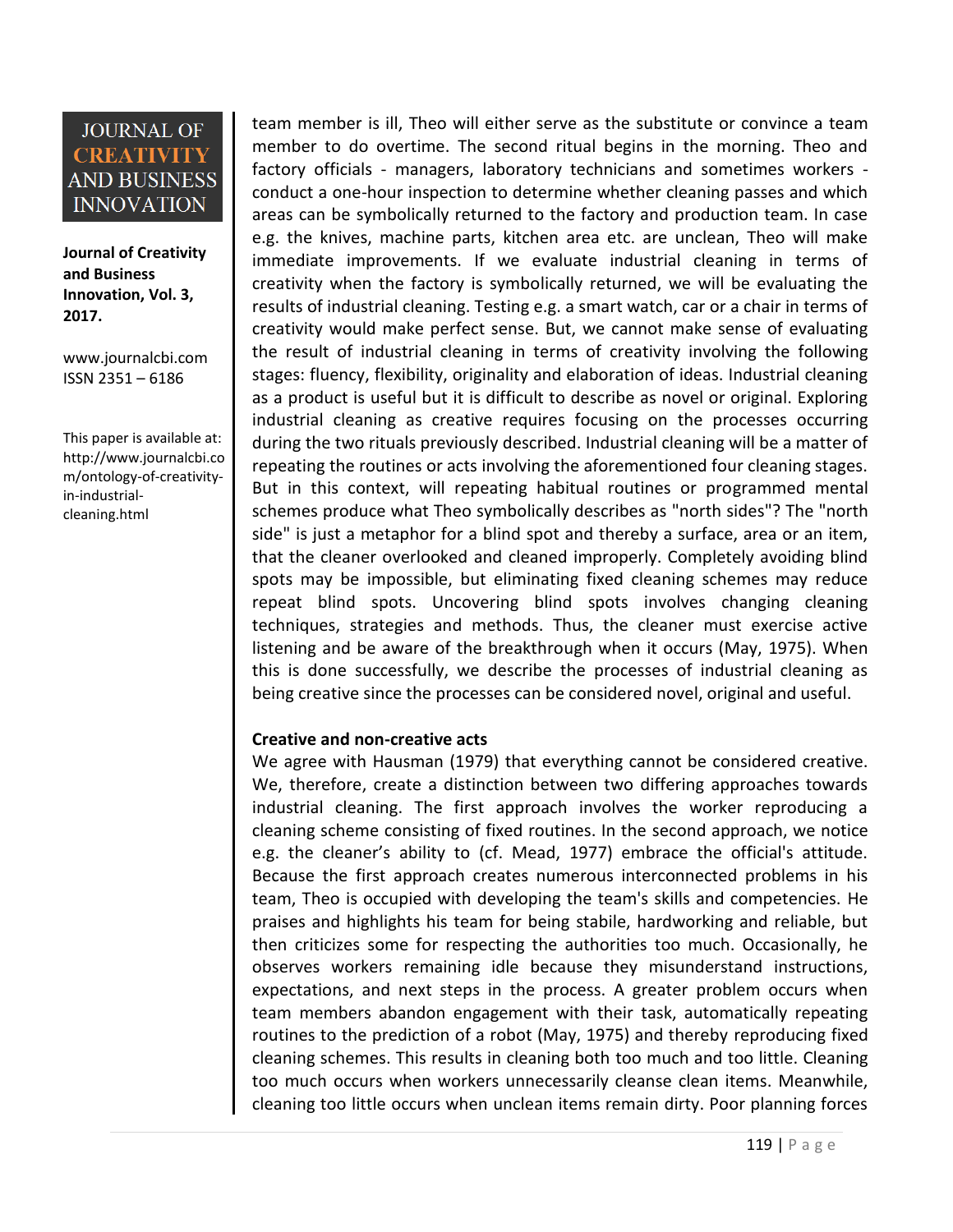**Journal of Creativity and Business Innovation, Vol. 3, 2017.**

[www.journalcbi.com](http://www.journalcbi.com/) ISSN 2351 – 6186

This paper is available at: [http://www.journalcbi.co](http://www.journalcbi.com/ideation-using-analogies.html) [m/ontology-of-creativity](http://www.journalcbi.com/ideation-using-analogies.html)[in-industrial](http://www.journalcbi.com/ideation-using-analogies.html)[cleaning.html](http://www.journalcbi.com/ideation-using-analogies.html)

one to forget areas, knives or machine parts that need cleaning. This is an example of how non-creative acts develop into counter-creative acts.

One of the consequences of the cross-pressure described above is constantly searching for new time reducing procedures so Theo and his team can satisfactorily fulfill the demands of the performance contract. Finding extra hours would allow time for cleaning areas outside of daily requirements within the allotted timeframe. Yet, accumulated time always seems to vanish, leaving Theo and his team to constantly search for new time-saving methods, techniques and procedures. In this search, the repetition of a cleaning scheme can be fatal, and Theo comprehends it as non-reflective behaviour. Therefore, cleaning schemes eat time and produce low-quality cleaning. Industrial cleaning is not solely about cleaning but also involves meeting deadlines and a cleaning standard. Wasting time obviously creates problems for a team under extreme pressure for decreasing the time consumption.

Theo's first aim for team development involves teaching team members to practice (cf. Mead, 1977, p. 169) reflective behavior and test their practices. Developing a high level of reflective behavior is not the final aim but it is both a realistic and an important method to determine whether the processes are valid (Raelin, 2011) and improve the cleaning quality. Theo's comprehension of a reflective behavior could probably also be named *the ability to conduct the beholder's act*. The procedure requires one to stay calm under pressure and postpone cleaning, develop a novel and suitable strategy for decreasing time consumption, and perform the right quality of cleaning for that situation. Yet, this produces a conflict. Theo and his team strive to deliver immaculate cleaning services while the client requests only an acceptable standard of cleaning. To determine this measure, Theo and his team must (cf. Mead, 1977) take the representatives' viewpoint. In this case, the representatives include: laboratory technicians, middle managers and ordinary employees responsible for accepting or rejecting the cleaning job. If Theo and his team underestimate the norms, the representative may deem the cleaning unacceptable and require re-cleaning. In these situations, Theo gets a limited timeframe to re-clean before production starts. In rare cases, the re-cleaning requires excess time, which postpones production and the downtime incurs additional costs. This explains why the cleaning team is instructed to control the cleaning quality before exiting the factory. In addition to the team member's self-evaluation, Theo also conducts random quality inspections. Despite these control measures, the representatives may find some cleaning unsatisfactory.

During on-the-job training, the cleaners aim to improve their ability to produce the right quality of cleaning in less time. Team members unable to adapt will desperately search for ways to reduce their time consumption, especially since they are not paid overtime. Inexperienced newcomer's desperately searching for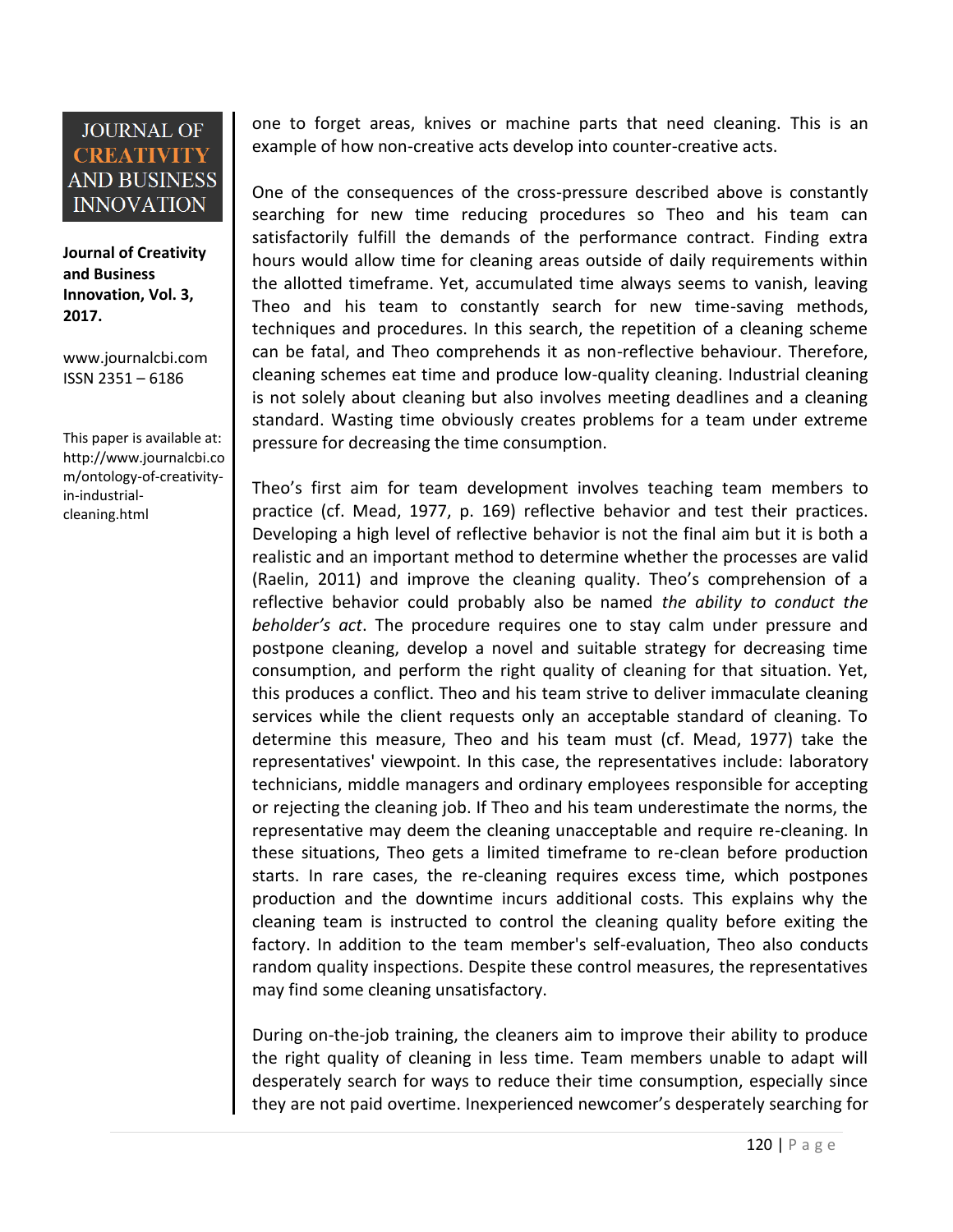**Journal of Creativity and Business Innovation, Vol. 3, 2017.**

[www.journalcbi.com](http://www.journalcbi.com/) ISSN 2351 – 6186

This paper is available at: [http://www.journalcbi.co](http://www.journalcbi.com/ideation-using-analogies.html) [m/ontology-of-creativity](http://www.journalcbi.com/ideation-using-analogies.html)[in-industrial](http://www.journalcbi.com/ideation-using-analogies.html)[cleaning.html](http://www.journalcbi.com/ideation-using-analogies.html)

time-saving methods will, according to Theo, often produce inferior cleaning, where low-quality work generally leads to termination. However, most newcomers adapt and develop during the following period, which could be considered an (cf. Dreyfus & Dreyfus, 1986) expert level. While most employers would probably be satisfied with employing "expert" workers, Theo shows frustration since they fail to activate deeper levels of awareness to generate ideas for improving cleaning efficiencies. Per Theo, cleaners not trimming time consumption are wasting precious time. When a cleaner reaches the expert level, Theo increases their amount of supervision. This helps the cleaner advance beyond expert status and reach the final stage of professional development. Our case study shows that it is difficult to progress beyond the expert level, since it requires what Strand (2011) describes as the ability to see every cleaning task as abnormal and novel in order to be surprised by what the situation demands and offers. It includes a new kind of reflection, enabling one to doubt or question one's expertise, to produce a number of alternatives to be considered. According to May (1975), one must dare to think the unthinkable and conceive of it to move to new visions. This is actually what we believe Bruner (1983, p. 183) meant by "…figuring out how to use what you already know to go beyond what you currently think". We think, as suggested by Strand (2011), that this can be described as a hypothetic-deductive method, or what we (cf. Peirce, 1998) could name: abduction. Umberto Eco (Eco & Sebeok, 1988) develops three very different types of abductions: overcoded, undercoded and creative abductions. Overcoded abductions can be identified when cleaners are repeating a cleaning scheme by reproducing a fixed set of cleaning routines. Undercoded abductions are identified when cleaners reach expert level, enabling him to take the representative's attitude. This includes being able to apply common cleaning methods that yield quality cleaning. The final type, creative abductions, are noticed whenever the cleaner can pass beyond expert level and challenge his own knowledge to develop new and faster work methods that still yield the right quality of cleaning. While producing creative abductions, the cleaners will also produce improved processes considered novel and original – hence, creativity is born. We could also include some of the concepts known from divergent thinking since the production of creative abductions will involve the content of fluency. The variation between the alternatives produced by the workers means we can apply the concept of fluency to the process. We also consider the concept; elaboration included, since the worker will have to extent the ideas developed. We might add another level of creative deductions (c.f. Eco & Sebeok, 1988) named meta-abductions. An example of this occurs quite seldom, even for a seasoned professional like Theo who has been in the cleaning industry for almost 20 years. We have actually noticed one example of what we will call: radical originality.

#### **Radical originality**

Originality is a key concept while evaluating a process in terms of creativity but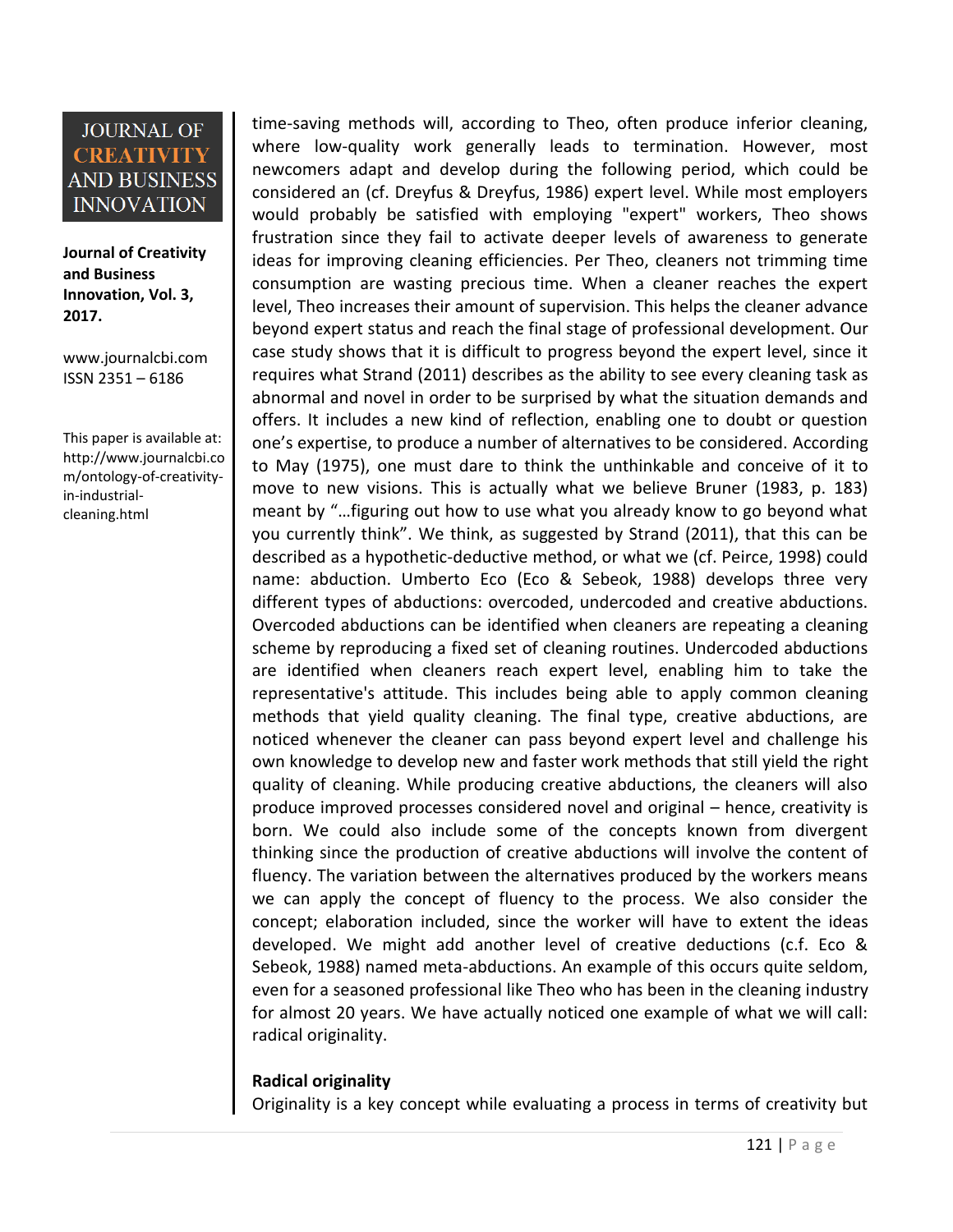**Journal of Creativity and Business Innovation, Vol. 3, 2017.**

[www.journalcbi.com](http://www.journalcbi.com/) ISSN 2351 – 6186

This paper is available at: [http://www.journalcbi.co](http://www.journalcbi.com/ideation-using-analogies.html) [m/ontology-of-creativity](http://www.journalcbi.com/ideation-using-analogies.html)[in-industrial](http://www.journalcbi.com/ideation-using-analogies.html)[cleaning.html](http://www.journalcbi.com/ideation-using-analogies.html)

we need to develop the concept to apply it to industrial cleaning. Here, we distinguish between two opposing types of originality. We name the first radical originality since it is best perceived when the beholder experiences the essence of what Alfred Schutz (2005, p. 110) describes as shock. The shock will ignite a learning process and sense-making to increase understanding. By now, we have described a phenomenon defined as original since they are unique and novel but not considered radical originality. The best definition of phenomenon being original, novel, and unique is to expose its antithesis, which is understood as the reproduction of an unreflective mental cleaning scheme portrayed as producing inferior cleaning without reducing time consumption.

The case study shows that each team member must evaluate the task and then develop a cleaning strategy that yields satisfactory quality in less time. Reducing time consumption, or increasing cleaning efficiency, is necessary so workers can devote adequate time to heavier cleaning jobs and random areas. Theo and his team must therefore produce multiple ideas, which is described by the concept of fluency in divergent thinking. Daily variations in production flow, production hours, amount and type of fish mean is never a standard cleaning procedure e.g. the production line for filleting fish. Each night, the cleaning crew faces new challenges that force them to develop novel and original ideas for reducing time consumption, cleaning within time and meeting cleaning standards. Although we often notice everyday creativity, we seldom observe acts of radical originality. This impression is supported by Theo who mentions only one example of radical originality.

The example involves serious problems with a coat of dirt remaining on a filleting line. Theo and his team apply various chemicals, each unable to provide a solution. The team invests considerable time each night scrubbing the spots. But, instead of solving the problem, the dirt seems to spread and devour significant labor hours, producing a minor crisis for this cleaning crew. Therefore, Theo is forced to contact an auditor for a second opinion. It is important to note that the chemistry in dirt and cleaning products differs significantly. For example, dirt produced from salami with a high-fat content is substantially different from dirt produced in a filleting line with a high-protein content. There is also a critical difference between dirt in fish with high fat content compared to low fat content.

The external expert consult suggested a custom cleaning solution composed of a foaming agent mixed with a non-foaming soap product. The point was that the foaming process changed the soap's chemical composition, allowing it to remove the dirt in less time and manpower. The solution was both novel and an example of radical originality. After this revelation, Theo and his team started to experiment with new ideas using soap that is usually not foamable. By applying some of these new methods once or twice per week, they delivered higher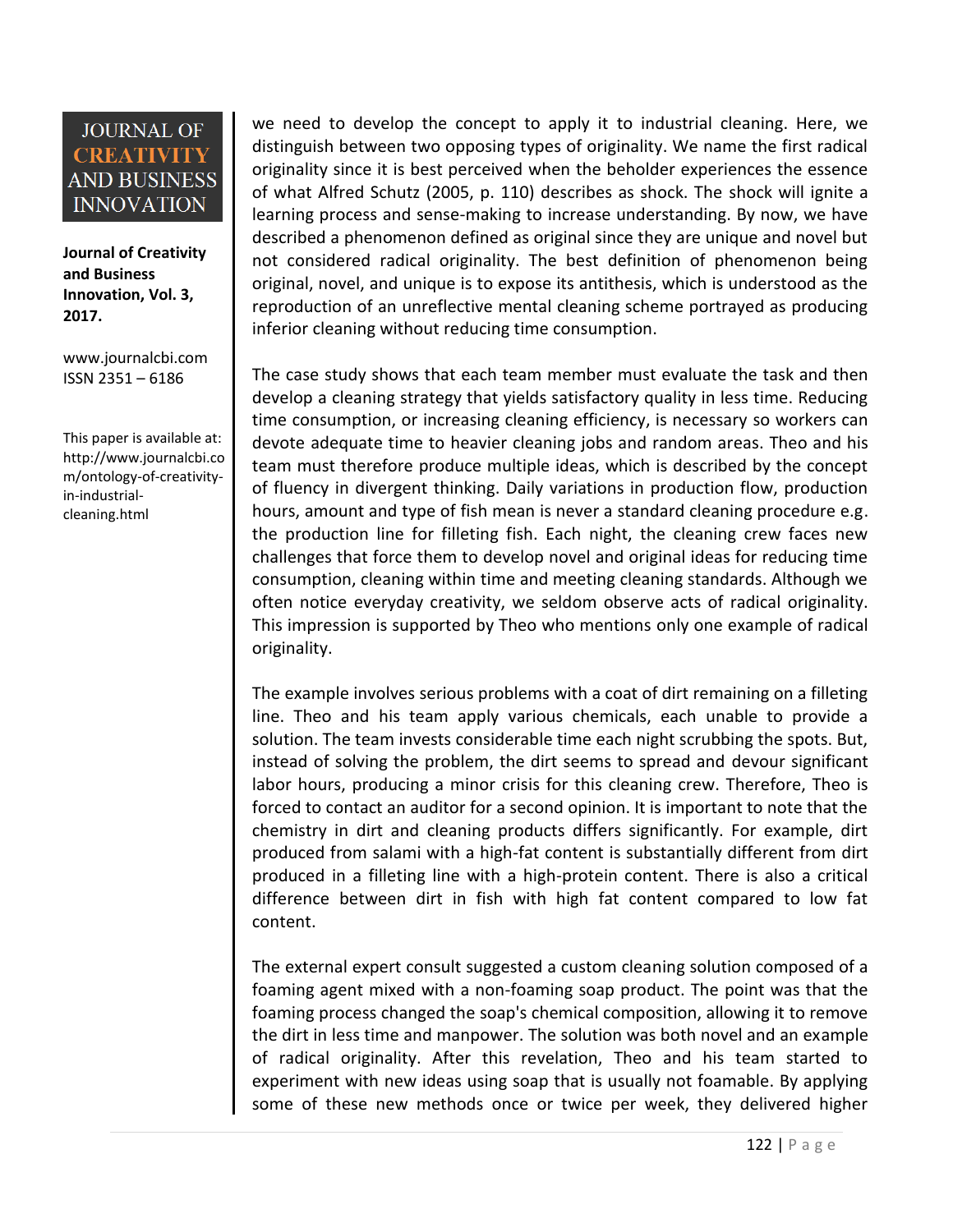

**Journal of Creativity and Business Innovation, Vol. 3, 2017.**

[www.journalcbi.com](http://www.journalcbi.com/) ISSN 2351 – 6186

This paper is available at: [http://www.journalcbi.co](http://www.journalcbi.com/ideation-using-analogies.html) [m/ontology-of-creativity](http://www.journalcbi.com/ideation-using-analogies.html)[in-industrial](http://www.journalcbi.com/ideation-using-analogies.html)[cleaning.html](http://www.journalcbi.com/ideation-using-analogies.html)

quality cleaning in less time.

### **The ontology of everyday creativity in industrial cleaning**

Creativity is, as stated by Mumford (2003, p. 109), a complex phenomenon involving the operation of multiple influences. In this article, we follow in the footsteps of Richards (2007) as well as Silvia, Beaty, Nusbaum, Eddington, Levin-Aspenson, & Kwapil (2014), and May (1975) and acknowledge that creativity is an essential aspect of being human. It was probably, as stated by Richards (2007), at one point developed as a survival strategy and, today, remains an important feature of the human species. Since creativity is part of being human, it surfaces in everyday life. It, therefore, is not surprising that industrial cleaners exercise creativity everyday in their work. In this case, we have analyzed, creativity is closely connected with the creation or modus operandi. One of the arguments for focusing on creation is the difficulties noticed in evaluating the product of cleaning. Another and probably more important argument is the interconnection between creativity and the kind of industrial cleaning being studied. Baer (2008, 2011) raises an important point while stretching that creativity is bound to a specific context and we therefore need to study the context to fully comprehend the industrial cleaners' creativity. Creativity is an essential human element but denies that all can be creative in the specific context of this study. In this specific context, we noticed that newcomers participate in on-the-job training where most trainees develop the required basic skills and competencies to adequately perform industrial cleaning. As newcomers pass different phases (Dreyfus & Dreyfus, 1986) from novice to expert, they learn essential cleaning skills. The manager is dissatisfied with those considered "experts" since they often overlook the need to reduce time consumption. Theo requires on-the-job training until the trainee develops the ability to conduct creative acts reducing time consumption without compromising the required cleaning quality. All this does not imply that industrial cleaners are expected only to conduct creative acts. Creativity only exists in opposition to its dialectical contrast which here is named non-creative acts. Non-creative acts can be divided in two categories. The first category includes routines, methods and mental schemes which are very important for everyday cleaning. The second category contains counter-creative acts which are challenging since they enable creative acts. This yields the conclusion that creativity in this context is a phenomenon with its own ontology. We apply Bruner's (1979) metaphor on effective surprise and compare it with Schutz's (2005) concept of the shock to understand the creative experience. During this case study, we identified different kinds of shock with some appearing more radical than others. We deal with what Csikszentmihalyi (Richards, 2007, p. xi) calls small "c," or everyday creativity, and reveals why radical originality is rare in this case study. Our findings indicate the need to distinguish between at least two interplaying dimensions of creativity. The first-dimension deals with the level of creativity, and it starts with small "c", passes through the intermediate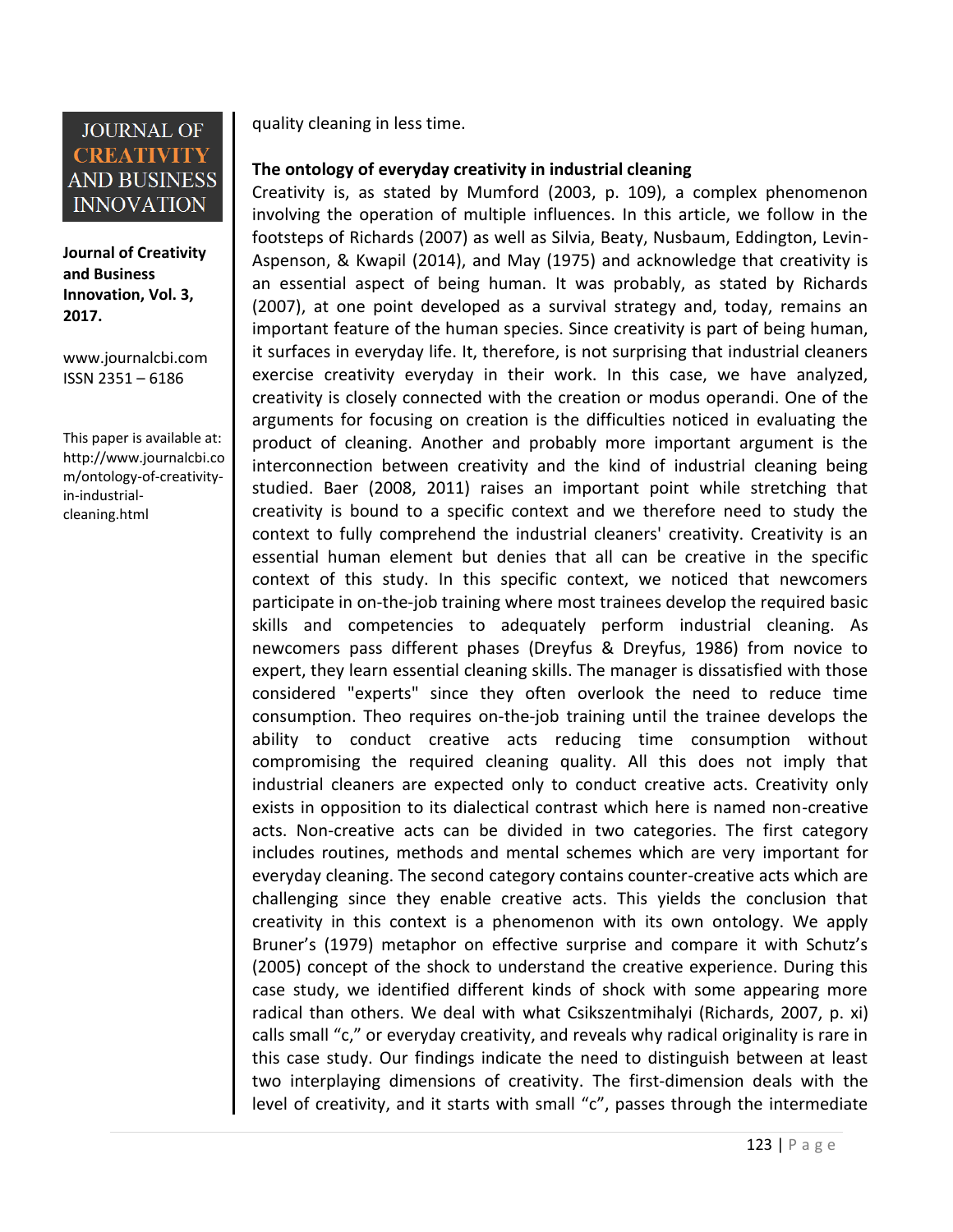**Journal of Creativity and Business Innovation, Vol. 3, 2017.**

[www.journalcbi.com](http://www.journalcbi.com/) ISSN 2351 – 6186

This paper is available at: [http://www.journalcbi.co](http://www.journalcbi.com/ideation-using-analogies.html) [m/ontology-of-creativity](http://www.journalcbi.com/ideation-using-analogies.html)[in-industrial](http://www.journalcbi.com/ideation-using-analogies.html)[cleaning.html](http://www.journalcbi.com/ideation-using-analogies.html)

level and ends at the meta-level of creativity. This dimension is probably not only a matter of the creative influence on people, society and culture but also connected with the second-dimension of creativity. Umberto Eco (Eco & Sebeok, 1988) suggests a distinction between different abductions named undercoded, overcoded, creative abductions and meta-abductions. In this article, we assume that this typography of abductions can be applied while trying to understand the quality and thereby character of the shock created by the creative act. We also assume the two dimensions of creativity are closely interconnected and that they must be considered connected. Despite of comprehending creativity as something being novel and original we do not think that creativity can be defined positively. The only way to define creativity is by contrasting it to its own negation which includes counter-creative acts as well as valuable everyday cleaning routines, methods and mental schemes. That is the reason the manager avoided a single-minded hunt for creative acts and instead tried to develop a mind-set enabling each team member to act in correspondence with the context. This approach obviously implies using the most suitable creative or noncreative acts while cleaning.

#### **Conclusion**

Based on our analysis, we can conclude that the case analysis shows that industrial cleaners in the food industry are both participating in and contributing to processes of creativity. The creative acts we have located belong to the field know as small "c," or everyday creativity. These examples of creativity involve creative abductions where workers challenge their own knowledge to develop new ways of decreasing time consumption while performing the required quality of cleaning. We only found one example of a creative act not involved in everyday creativity but this example was mainly conducted by an external expert.

#### **References:**

Baer, J. (2008). Commentary: Divergent thinking test have problems, but this is not the solution. *Psychology of Aesthetics, creativity and the arts*, 2(2), 89-92.

Baer, J. (2011). How divergent thinking test mislead us: are the Torrence test still relevant in the 21st century", *Psychology of Aesthetics, creativity and the arts*, 5(4), 309-313.

Barron, F. (1969). *Creative person and creative process.* New York: Holt, Rinehart and Winston. Benson, J. K. (1977). Organizations: a dialectic view, *Administrative Science Quarterly*, 22 (1). Bloomberg, L. & Volpe, M. (2012) *Completing your qualitative dissertation: A roadmap from* 

*beginning to end*. 2nd ed. Thousand Oaks, California: Sage.

Bruner, J. (1979). *On Knowing*. London: Harvard University Press.

Bruner, J. (1983). *In Search of Mind*. New York: Harper Colophon Books.

Douglas, M. (2004). *Purity and Danger.* Norfolk: Routledge & Keagan Paul.

Dreyfus, H. L. & Dreyfus, S. E. (1988). *Mind over Machine.* New York: The free press.

Easterby-Smith, M., Thorpe, R., & Jackson, P. (2012) *Management research*. 4th ed. London: Sage.

Eco, U. & Sebeok, Th. A. (1988). *The sign of three.* Bloomington: Indiana University Press. Engeström, Y. (2001). Expansive Learning at Work: toward an activity theoretical reconceptualization. *Journal of Education and Work,* 14(1), 133-156.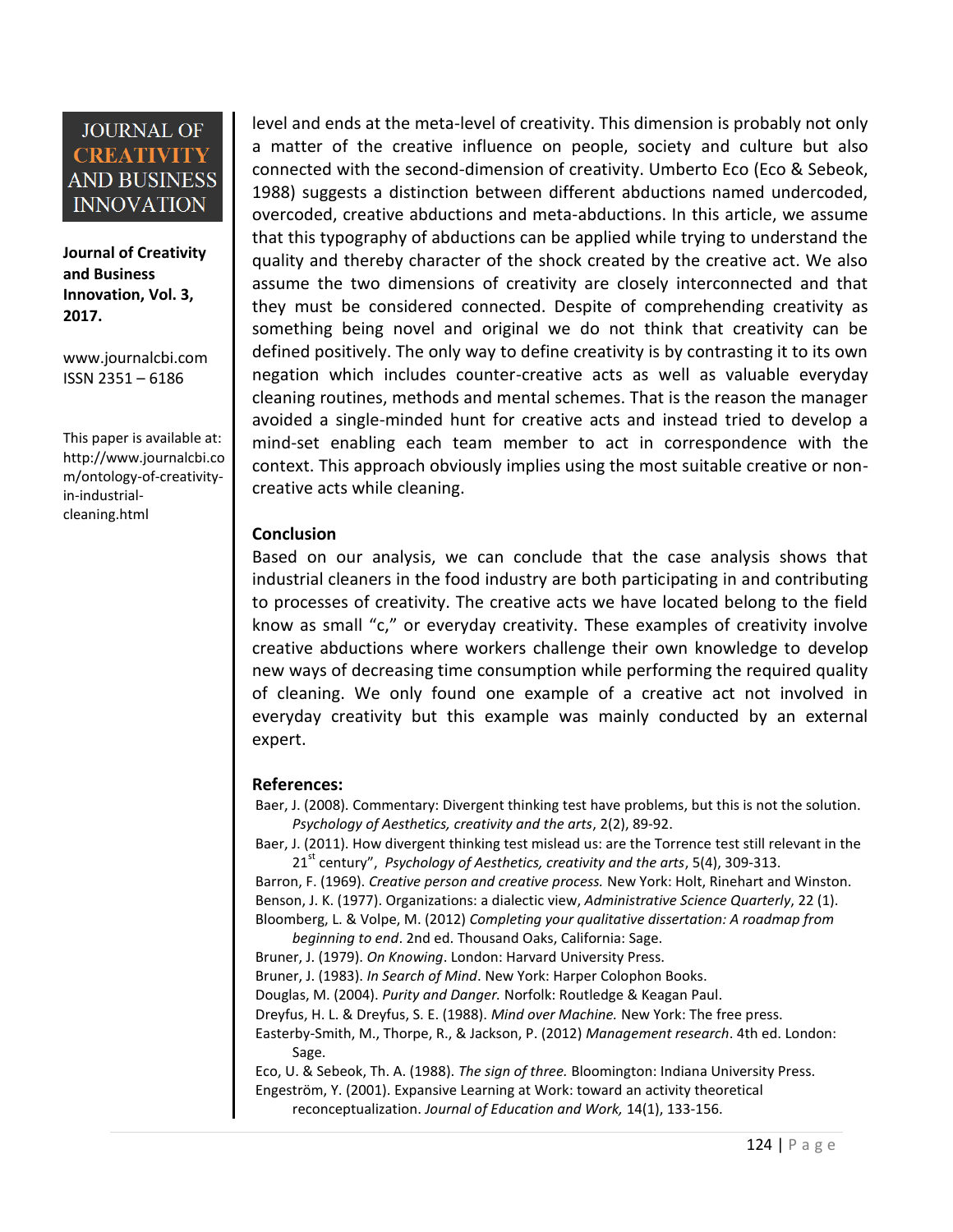**Journal of Creativity and Business Innovation, Vol. 3, 2017.**

[www.journalcbi.com](http://www.journalcbi.com/) ISSN 2351 – 6186

This paper is available at: [http://www.journalcbi.co](http://www.journalcbi.com/ideation-using-analogies.html) [m/ontology-of-creativity](http://www.journalcbi.com/ideation-using-analogies.html)[in-industrial](http://www.journalcbi.com/ideation-using-analogies.html)[cleaning.html](http://www.journalcbi.com/ideation-using-analogies.html)

Fast, M, Hertel, F. & Clark, W (2014). Economics as a Science of the Human Mind and Interaction. *Theoretical Economics Letters*, 4(6), 477-487.

Clark II, W. W. & Fast, M. (2008). *Qualitative economics.* Oxford: Coxmoor Publishing Company. Creswell, J. (2012). *Qualitative Inquiry and Research Design: Choosing Among Five Approaches,* 

3rd ed. Thousand Oaks, California: Sage.

Gadner, H. (1993). *Creating minds.* New York: Basic Books.

Gennep, A. van (1999). *Rites de passage.* Oslo: Pax forlag a/s.

- Goffman, E. (1974). *Frame analysis*. New York: Harper & Row.
- Hausman, C. R. (1979). Criteria of Creativity. *Philosophy and Phenomenological Research,* 40 (2), 237-249.
- Kaufman, J. C. & Sternberg, R. J. (2010). *The Cambridge Handbook of Creativity.* New York: Cambridge University Press.
- Kirkeby, O. F. (2009). *Det nye lederskab*. Tilst: Børsens Forlag.

Kvale, S. & Brinkman, S. (2009). Qualitative interviews. Thousand Oaks: Sage Publications.

Lakoff, G. & Johnson, M. (1980). *Metaphors we live by.* Chicago: The University of Chicago Press. May, R. (1975). *The courage to create.* New York: W.W. Norton & Company.

Mead, G. H. (1977). *On social psychology.* Chicago: The University of Chicago Press.

- McCabe, M. & de Waal Malefyt, T. (2015). Creativity and cooking: Motherhood, agency and social change in everyday life. *Journal of Consumer Culture*, 15(1), 48–65.
- Morgan, G. (1980). Paradigms, Metaphors and Puzzle Solving in Organization Theory. In *Administrative Science Quarterly*, 25(4), 605-622.
- Morse, J., and Niehaus, L. (2016) *Mixed method design: Principles and procedures*. New York: Routledge.
- Mumford, M. D. (2003). Where Have We Been, Where Are We Going? Taking Stock in Creativity Research. *Creativity Research Journal*, 15(2&3), 107–120.
- Peirce, C. S. (1998). *The essential Peirce.* Bloomington: Indiana University Press.
- Raelin, J. (2011). From leadership-as-practice to leaderful practice. *Leadership*, (7)2, 1-29.
- Richards, R. (2010). Everyday Creativity. In Kaufman, J. C. & Sternberg, R. J. (2010). *The Cambridge Handbook of Creativity*. New York: Cambridge University Press.
- Richards, R. (2007) *Everyday Creativity and New Views on Human Nature.* Washington: American Psychological Association.
- Runco, M. A. (1986). Divergent thinking and creative performance in gifted and nongifted children. *Educational and Psychological Measurement,* 46, 375.
- Runco, M. A. (2008). Commentary: Divergent thinking is no synonymous with creativity. *Psychology of Aesthetics and the Arts*, 2, 93-96.

Plucker, J. A. & Makel, M. C. (2010). Assesment of Creativity in Kaufman, J. C. & Sternberg, R. J. (2010). *The Cambridge Handbook of Creativity.* New York: The Cambridge University Press.

- Plucker, J. A., Beghetto, R. A & Down, G. T. (2004). Why isn't creativity more important to educational psychologists? *Educational psychologists*, 2004, 39 (2), 83-96.
- Schutz, A. (2005*). Hverdagslivets sociologi.* Gylling: Hans Rietzels Forlag.

Schutz, A. 1972. *The phenomenology of the social world.* London: Heinemann Educational Books.

Silvia, P. J., Beaty, R. E., Nusbaum, E. C., Eddington, K. M., Levin-Aspenson, H., & Kwapil, T. R. (2014). Everyday Creativity in Daily Life: An Experience-Sampling Study of "Little c" Creativity. *Psychology of Aesthetics, Creativity, and the Arts*, 8(2), 183-188.

Strand, T. (2011). Metaphors of Creativity and Workplace Learning. *Scandinavian Journal of Educational* Research, 55(4), 341–355.

Tanggaard, L. (2013). The sociomateriality of creativity in everyday life. *Culture & Psychology,* 19(1), 20–32.

Tangaard, L. (2015). The Creative Pathways of Everyday Life. *The Journal of Creative Behavior*, 49(3), 181–193.

Torrance, E. P., Ball, O. E. & Safter, H. T. (2008). *The Torrance tests of creative thinking: Streamlined scoring guide for figural forms A and B.* Bensenville, IL: Scholastic Testing Service, Inc.